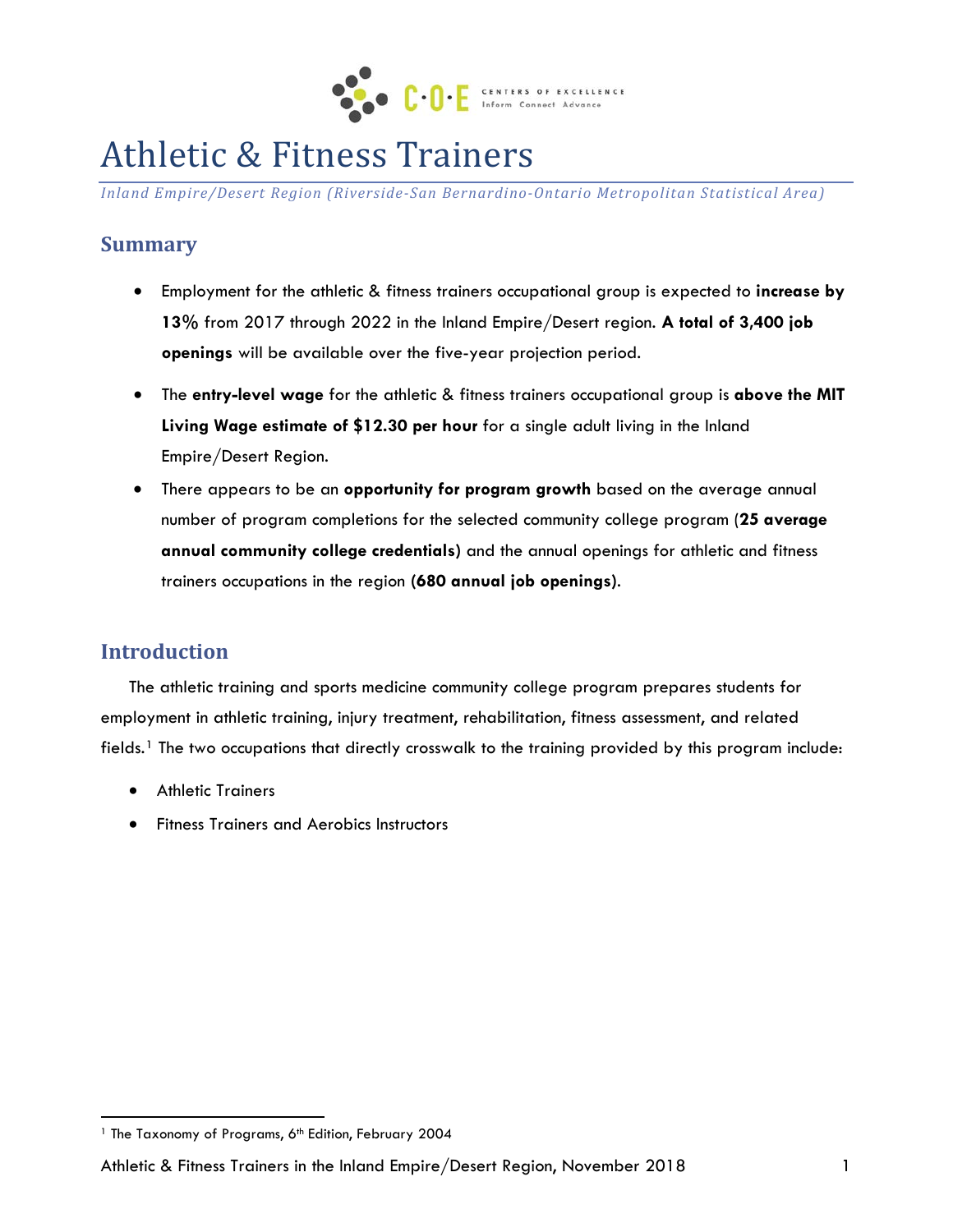

### **Job Opportunities**

In 2017, there were 3,482 athletic and fitness trainers jobs in the Inland Empire/Desert Region. Occupational employment related to this group is expected to increase by 13% through 2022. Employers will need to hire 3,400 workers over the next five years to fill new jobs and to backfill jobs that workers are leaving – including retirements. Exhibit 1 displays the projected growth for athletic and fitness trainers in the region. Appendix A, Table 1 shows the projected job growth for each of the occupations in this group.

| Region               | $\overline{{\bf 12017}}$ Jobs $^{\sf t}$ | $5-Yr$ %<br>Change<br>(New Jobs) | $5-Yr$<br><b>Openings</b><br>$(New +$<br>Replacement<br>Jobs) | Annual<br><b>Openings</b><br>$New +$<br>Replacement<br>Jobs) | $%$ of<br>workers<br>age $55+$ |
|----------------------|------------------------------------------|----------------------------------|---------------------------------------------------------------|--------------------------------------------------------------|--------------------------------|
| Inland Empire/Desert | 3,482                                    | 13%                              | 3,400                                                         | 680                                                          | 17%                            |
| Source: EMSI 2018.3  |                                          |                                  |                                                               |                                                              |                                |

*Exhibit 1: Five-year projections for athletics and fitness trainers in the Inland Empire/Desert Region*

#### **Earnings**

The entry-level wage for the athletic trainer occupational group is above the MIT Living Wage estimate for a single adult living in the Inland Empire/Desert Region (\$12.30 per hour or \$25,584 annually). These wages are also sufficient for two working adults and one child (\$14.50 per hour, per adult or \$30,160 annually for each adult). Please visit the MIT Living Wage website for more details on the living wage calculation and methodology.

<http://livingwage.mit.edu/metros/40140>

*Exhibit 2: Earnings for the athletic and fitness trainers occupational group in the Inland Empire/Desert region*

| <b>Occupation</b>                                          | <b>Entry to Experienced</b><br>Hourly Earnings<br>Range* | Median Wage* | Avg. Annual<br><b>Earnings</b> |
|------------------------------------------------------------|----------------------------------------------------------|--------------|--------------------------------|
| <b>Athletic Trainers</b>                                   | \$23.87 to \$33.53                                       | \$27.94      | \$57,300                       |
| <b>Fitness Trainers and Aerobics</b><br><b>Instructors</b> | \$17.15 to \$25.78                                       | \$20.74      | \$46,200                       |

Source: EMSI 2018.3

\*Entry Hourly is 25th percentile wage, the median is  $50<sup>th</sup>$  percentile wage, experienced is 75th percentile wage.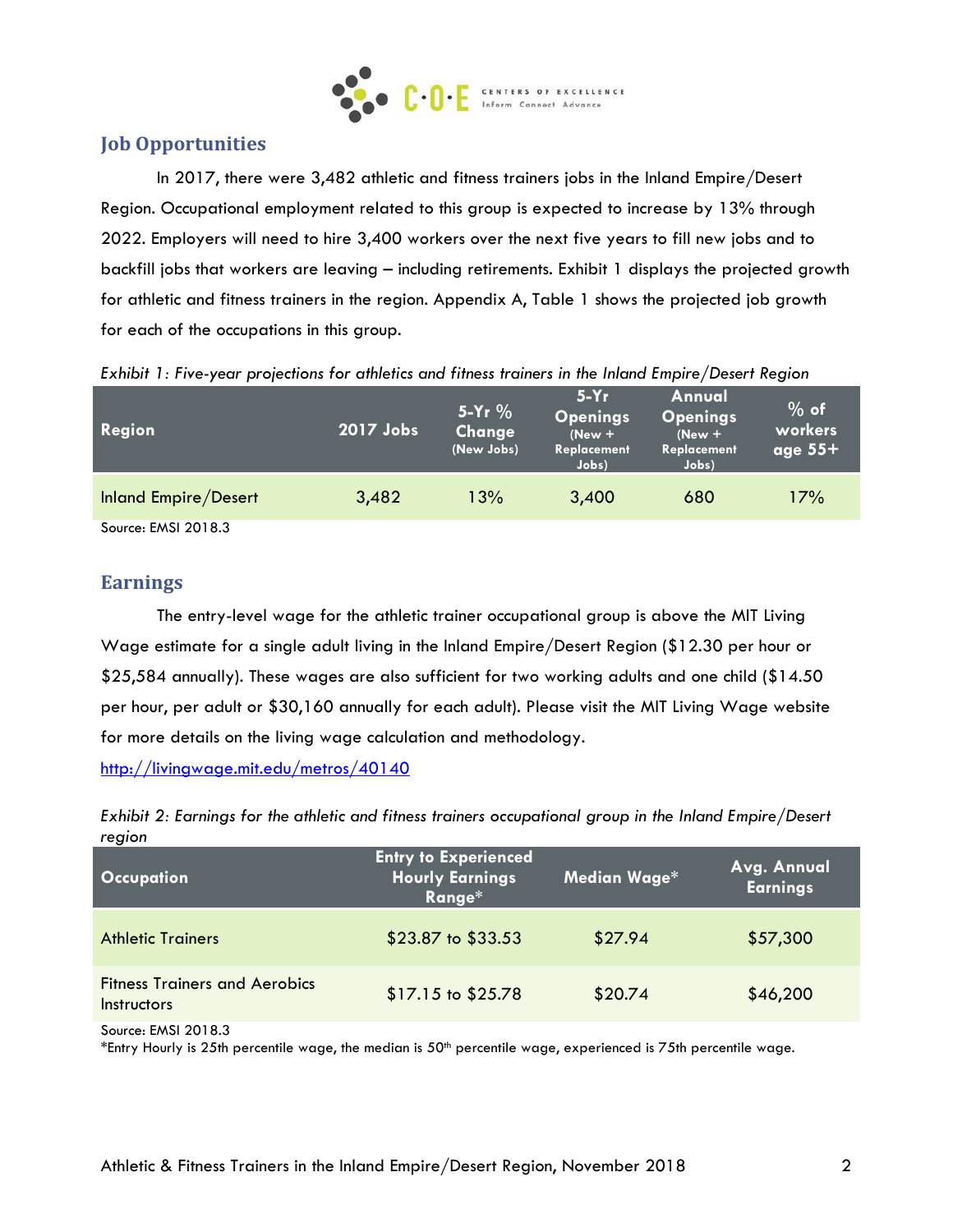

#### **Job Postings, Top Employers, Skills, Education, and Certifications**

On average, local employers fill online job postings for athletic and fitness trainers within 42 days. When compared to the national average, it takes two days longer for local employers to find qualified candidates to fill open positions in the Inland Empire/Desert Region. Exhibit 3 displays the number of job ads posted during the last 12 months for athletic trainers along with the regional and national average time to fill.

*Exhibit 3: Employer job ads and time to fill for athletic and fitness trainers in the Inland Empire/Desert Region during the last 12 months, November 2017 – October 2018*

| <b>Occupation</b>                                          | <b>Job Ads</b> | Regional Average Time<br>to Fill (Days) | <b>National Average Time</b><br>to Fill (Days) |
|------------------------------------------------------------|----------------|-----------------------------------------|------------------------------------------------|
| <b>Fitness Trainers and</b><br><b>Aerobics Instructors</b> | 414            | 48                                      | 44                                             |
| <b>Athletic Trainers</b>                                   | 43             | 40                                      | 36                                             |
| <b>Total</b>                                               | 457            | $\blacksquare$                          | $\blacksquare$                                 |

Source: Burning Glass – Labor Insights

Exhibit 4 displays the top employers posting job ads over the last 12 months.

| Exhibit 4: Top employers for the athletic & fitness trainers occupational group in the Inland |  |
|-----------------------------------------------------------------------------------------------|--|
| Empire/Desert Region, November 2017 - October 2018                                            |  |

| <b>Occupation</b>                                                       | <b>Top Employers</b>                                                                                                        |
|-------------------------------------------------------------------------|-----------------------------------------------------------------------------------------------------------------------------|
| <b>Fitness Trainers and</b><br><b>Aerobics Instructors</b><br>$(n=386)$ | • 24 Hour Fitness<br>LA Fitness<br>$\bullet$<br><b>Crunch Fitness</b><br>$\bullet$                                          |
| Athletic Trainers (n=38)                                                | • California State University<br>University of California<br>$\bullet$<br><b>California Baptist University</b><br>$\bullet$ |

Source: Burning Glass – Labor Insights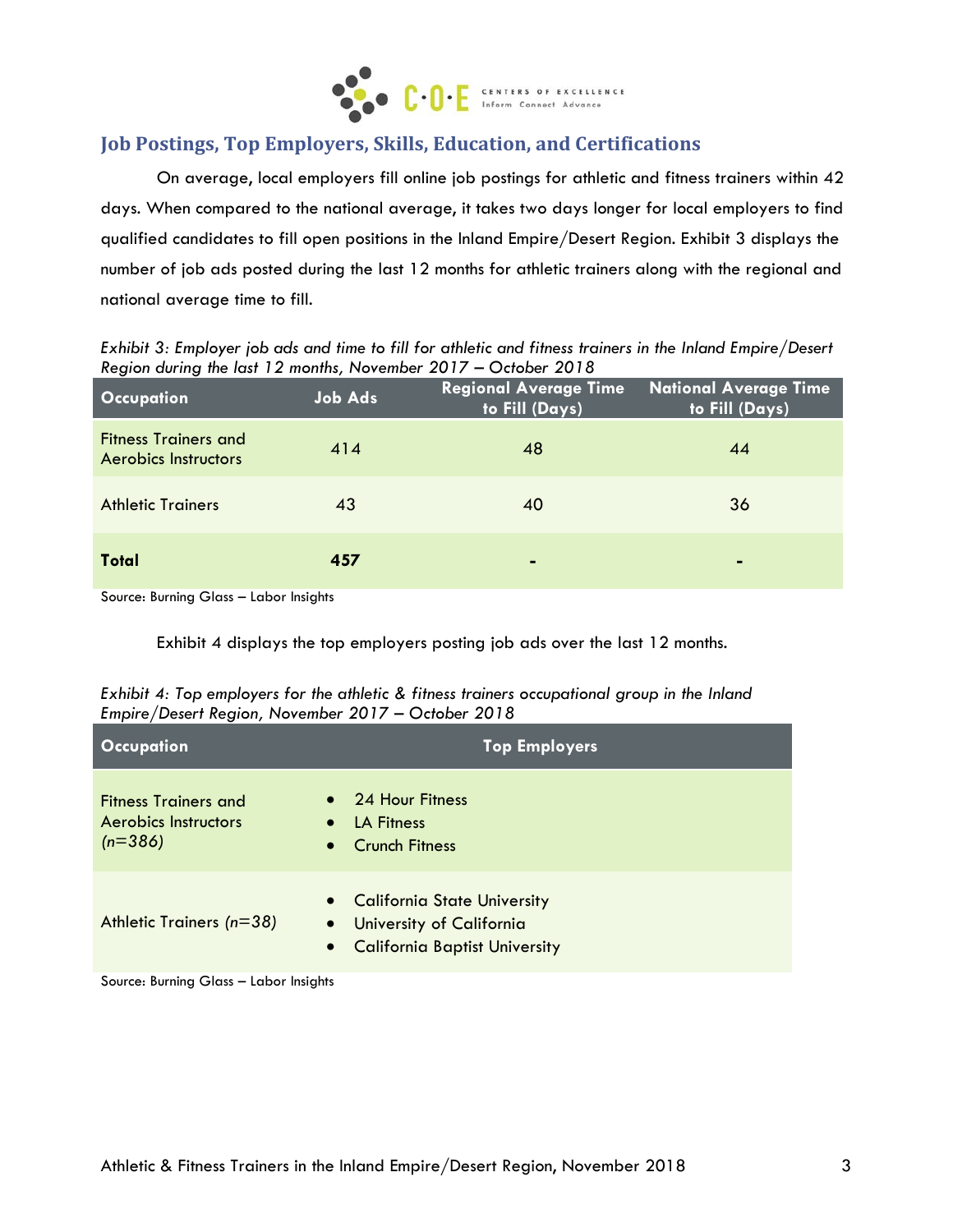

Exhibit 5 lists the in-demand skills that employers are seeking when looking for workers for athletic and fitness trainers positions. The skills reported in job postings may be utilized as a helpful guide for curriculum development. Specialized skills are occupation-specific skills employers are requesting for industry or job competency. Employability skills are foundational skills that transcend industries and occupations; this category is commonly referred to as "soft skills."

|                                      | Exhibit 5: Top skills for the athletic & fitness trainers occupational group in the Inland Empire/Desert |
|--------------------------------------|----------------------------------------------------------------------------------------------------------|
| Region, November 2017 - October 2018 |                                                                                                          |

| <b>Occupations</b>                                                      | <b>Specialized skills</b>                                                                                                                          | <b>Employability skills</b>                                                        |
|-------------------------------------------------------------------------|----------------------------------------------------------------------------------------------------------------------------------------------------|------------------------------------------------------------------------------------|
| <b>Fitness Trainers and</b><br><b>Aerobics Instructors</b><br>$(n=325)$ | Cardiopulmonary<br>$\bullet$<br>$\bullet$<br><b>Resuscitation (CPR)</b><br>$\bullet$<br>Teaching<br>$\bullet$<br><b>Group Fitness</b><br>$\bullet$ | <b>Communication Skills</b><br><b>Physical Abilities</b><br>Energetic<br>$\bullet$ |
| Athletic Trainers $(n=31)$                                              | <b>CPR</b><br>$\bullet$<br>Rehabilitation<br>$\bullet$<br>Scheduling<br>$\bullet$<br>$\bullet$                                                     | • Communication Skills<br>• Organizational Skills<br><b>People Management</b>      |

Source: Burning Glass – Labor Insights

Exhibit 6 displays the entry-level education typically required to enter these occupations according to the Bureau of Labor Statistics, educational attainment for incumbent workers with "some college, no degree" and an "associate degree" according to the U.S. Census, and the minimum advertised education requirement requested by employers in online job ads.

*Exhibit 6: Educational attainment and online job ads with minimum advertised education requirements for the athletic & fitness trainers occupational group in the Inland Empire/Desert Region*

|                                                                                | <b>Typical</b>                                               | <b>Two-Year</b><br><b>Postsecondary</b>       | <b>Minimum Advertised Education Requirement</b><br>from Job Ads |                                                     |                     |                                          |
|--------------------------------------------------------------------------------|--------------------------------------------------------------|-----------------------------------------------|-----------------------------------------------------------------|-----------------------------------------------------|---------------------|------------------------------------------|
| <b>Occupation</b>                                                              | <b>Entry-Level</b><br><b>Education</b><br><b>Requirement</b> | Level of<br><b>Educational</b><br>Attainment* | <b>Number</b><br>of Job<br>Postings<br>$(n=)$                   | High school<br>diploma or<br>vocational<br>training | Associate<br>degree | <b>Bachelor's</b><br>degree or<br>higher |
| <b>Fitness</b><br><b>Trainers and</b><br><b>Aerobics</b><br><b>Instructors</b> | High school<br>diploma or<br>equivalent                      | 34%                                           | 169                                                             | 86%                                                 | $1\%$               | 13%                                      |
| <b>Athletic</b><br><b>Trainers</b>                                             | Bachelor's<br>degree                                         | 22%                                           | 38                                                              | 34%                                                 |                     | 66%                                      |

Source: EMSI 2018.3, Burning Glass – Labor Insights

\*Percentage of incumbent workers with a Community College Credential or Some Postsecondary Coursework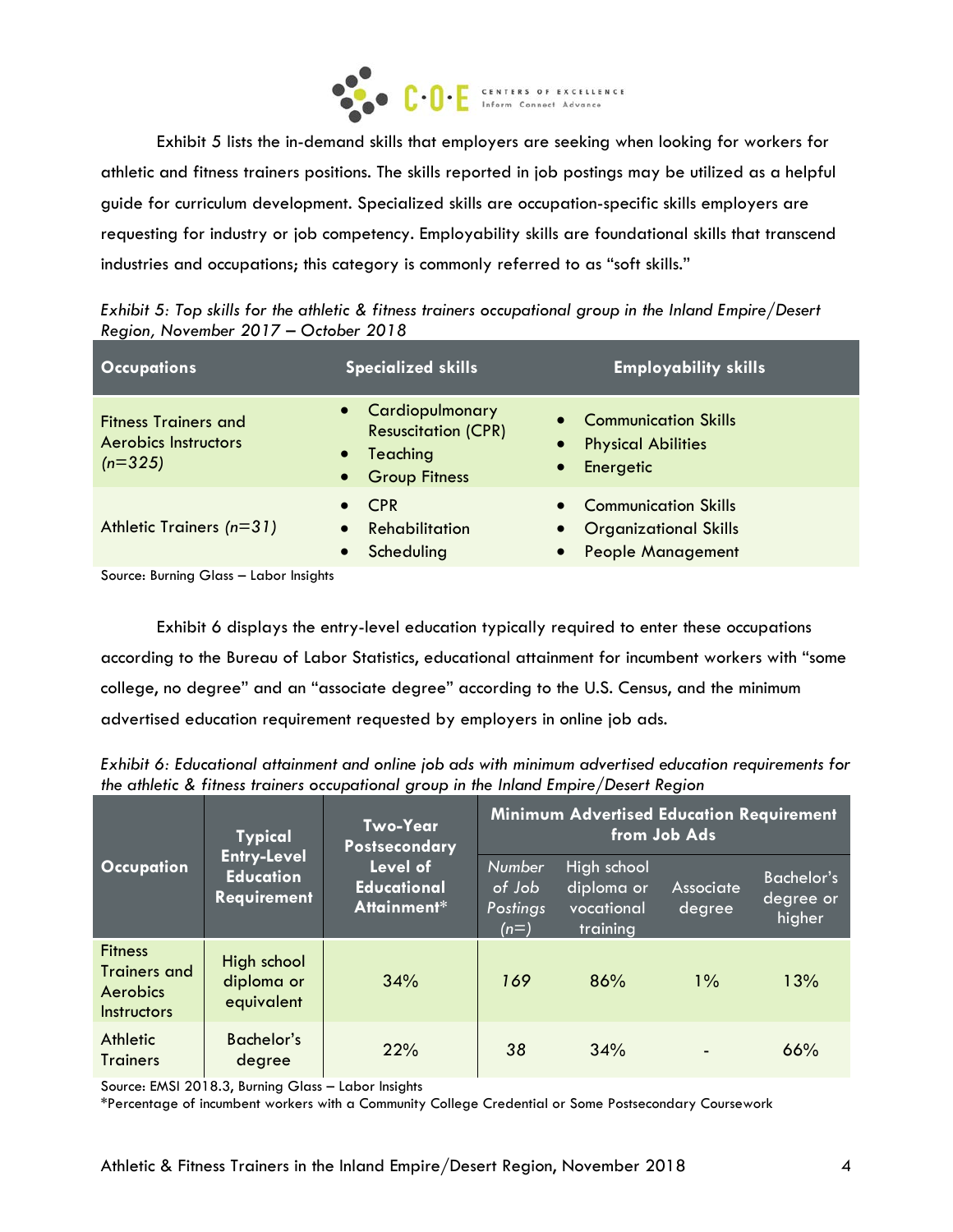

Exhibit 7 displays the top certifications required by employers posting job ads for the athletic and fitness trainers occupational group in the Inland Empire/Desert Region. The top certification for both occupations that employers are looking for is first aid and CPR/AED.

*Exhibit 7: Top certifications required by employers for the athletic & fitness trainers occupational group in the Inland Empire/Desert Region, November 2017 – October 2018*

| <b>Occupation</b>                                             | <b>Certifications</b>                                                                                                                                         |
|---------------------------------------------------------------|---------------------------------------------------------------------------------------------------------------------------------------------------------------|
| <b>Fitness Trainers and Aerobics Instructors</b><br>$(n=140)$ | <b>First Aid CPR AED</b><br><b>Personal Fitness Trainer Certification</b><br>$\bullet$<br>• Sports Medicine Certification                                     |
| Athletic Trainers $(n=28)$                                    | Athletic Trainer Certification<br>• First Aid CPR AED<br>American Red Cross or American Heart Association<br>$\bullet$<br>certificate in cardiopulmonary care |
| Source: Burning Glass - Labor Insights                        |                                                                                                                                                               |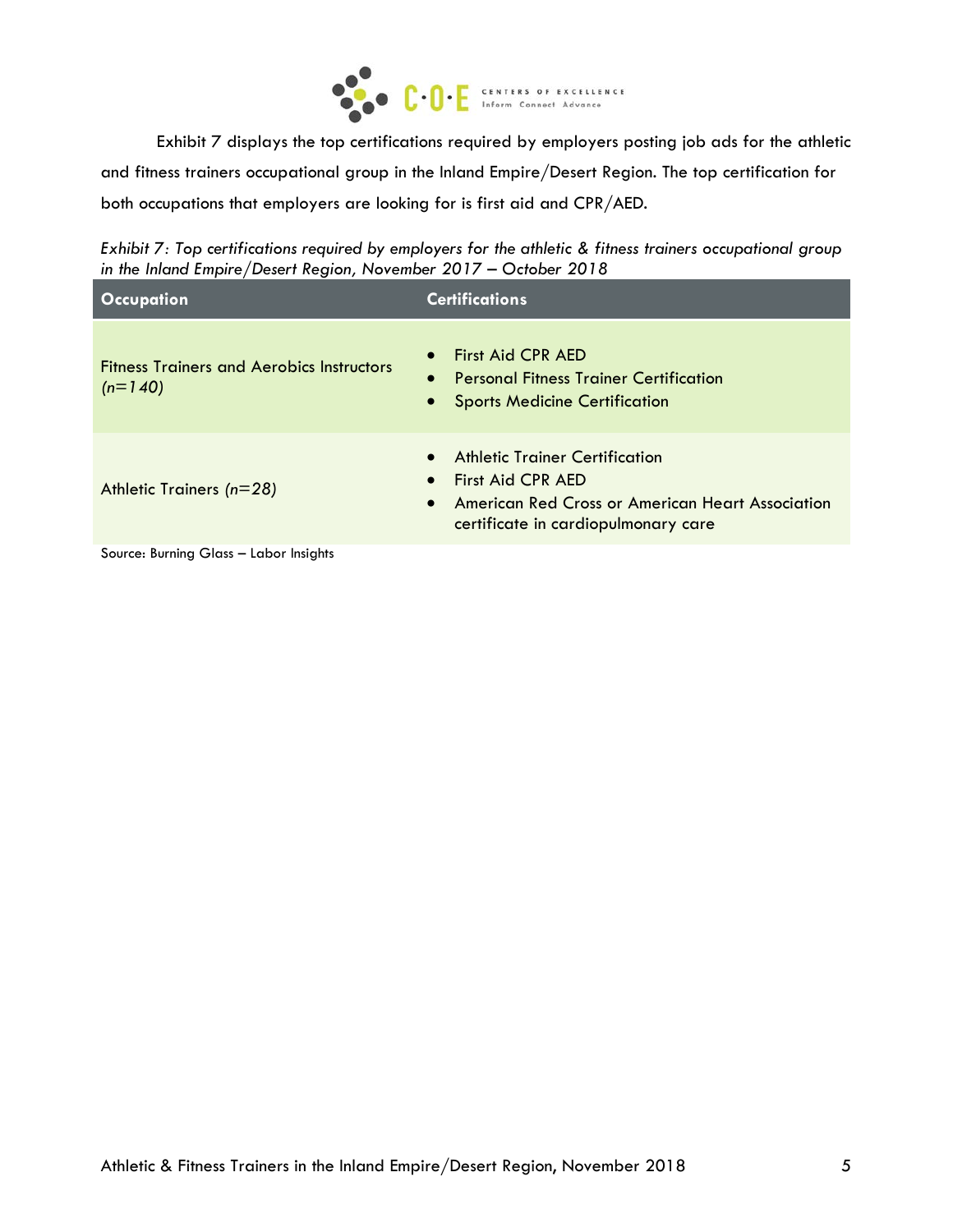

### **Student Completions**

Exhibit 8 shows the annual average regional community college credentials (associate degrees and certificates) conferred during the three academic years between 2014 and 2017, with the relevant TOP code as well as the program title used at each college, sourced from the Chancellor's Office Curriculum Inventory (COCI). Exhibit 9 displays credentials granted from other educational institutions from 2013 to 2016, along with the relevant CIP code. Please note, a credential is not equivalent to a single person in search of a job opening since a student may earn more than one credential, such as an associate degree in addition to a certificate. Community College student outcome information is from the CTE LaunchBoard based on the selected TOP code and region.

| Exhibit 8: Annual average community college student completions for athletic training and sports |  |
|--------------------------------------------------------------------------------------------------|--|
| medicine programs in the Inland Empire/Desert Region                                             |  |

| 1228.00 - Athletic Training and Sports Medicine                  | Annual<br><b>Community</b><br><b>College</b><br><b>Headcount</b><br>$(2016-17)$ | <b>Community</b><br><b>College</b><br><b>Annual</b><br><b>Average</b><br><b>Credentials</b><br>$(2014-17)$ |
|------------------------------------------------------------------|---------------------------------------------------------------------------------|------------------------------------------------------------------------------------------------------------|
| Chaffey                                                          | 21                                                                              |                                                                                                            |
| <b>Mt. San Jacinto</b>                                           | 66                                                                              |                                                                                                            |
| <b>Riverside</b> – Exercise, Sport & Wellness: Athletic Training |                                                                                 |                                                                                                            |
| Associate Degree                                                 |                                                                                 |                                                                                                            |
| Certificate $18$ to $\leq 30$ semester units                     |                                                                                 | 2                                                                                                          |
| <b>Victor Valley</b>                                             | 69                                                                              |                                                                                                            |
| Total community college headcount (2016-17)                      | 156                                                                             |                                                                                                            |
| Total annual average community college credentials<br>(2014-17)  |                                                                                 | 3                                                                                                          |

Source: LaunchBoard, IPEDS

#### **1228.00 Athletic Training and Sports Medicine program Strong Workforce outcomes in the Inland Empire/Desert Region in the academic year 2015-16 [unless noted otherwise]:**

- Number of course enrollments: 163 (California median: 43) [2016-17]
- Employed in the second fiscal quarter after exit: 65% (CA: 60%)
- Median earnings in the second fiscal quarter after exit: \$4,671 (CA: \$4,550)
- Employed in the fourth fiscal quarter after exit: 70% (CA: 65%)
- Median annual earnings: \$19,431 (CA: \$16,241)
- Median change in earnings:  $N/A$  (CA: 64%)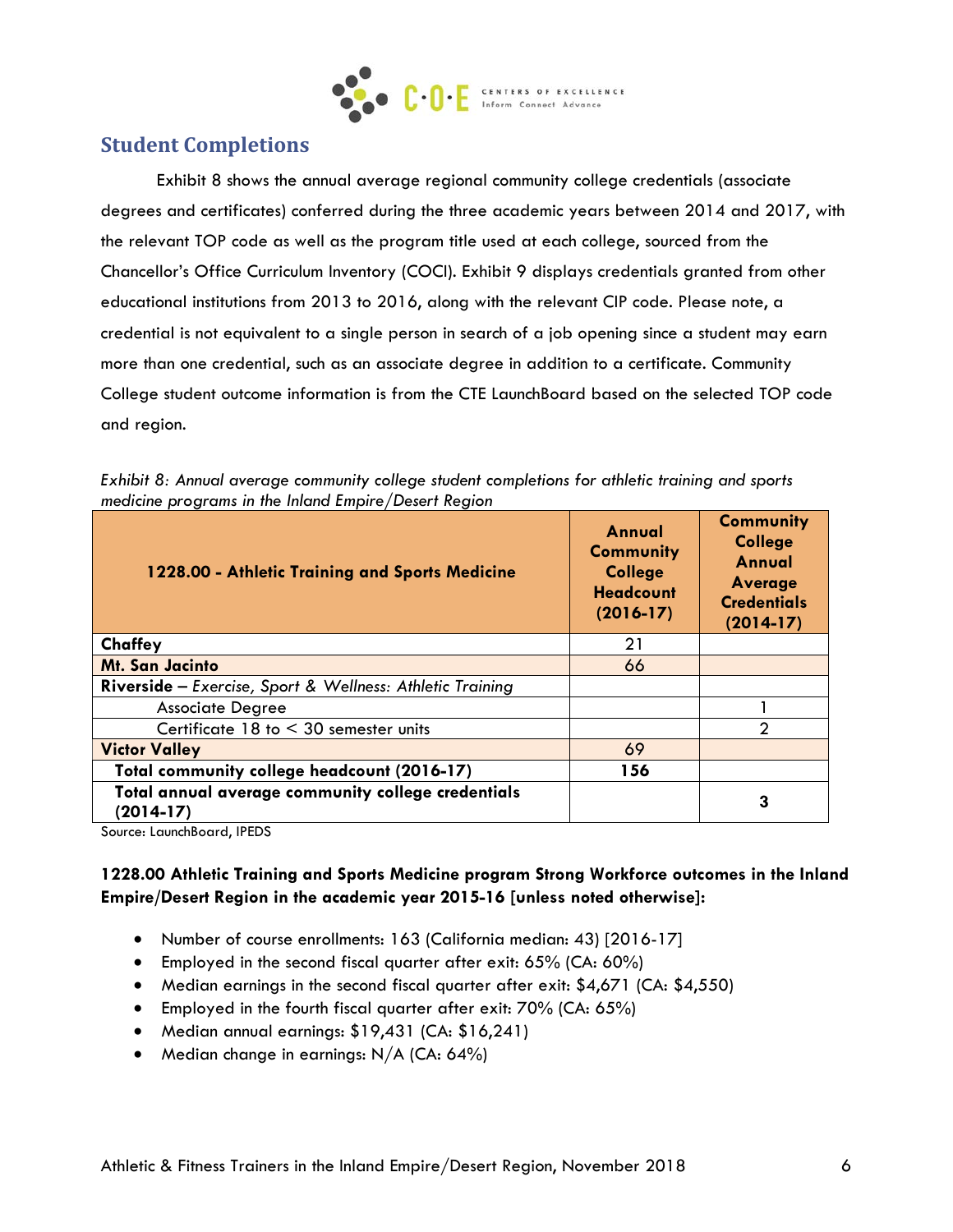

*Exhibit 9: Annual average other educational institutions student completions for athletic training/trainer programs in the Inland Empire/Desert Region*

| 51.0913 - Athletic Training/Trainer (CIP) | <b>Other Educational</b><br><b>Institutions Annual</b><br><b>Average Certificates or</b><br><b>Other Credit Credentials</b><br>$(2013-16)$ |  |
|-------------------------------------------|--------------------------------------------------------------------------------------------------------------------------------------------|--|
| <b>Westech College</b>                    |                                                                                                                                            |  |
| Award $1 < 2$ academic years              | 22                                                                                                                                         |  |
| Total annual average other awards         | 22                                                                                                                                         |  |

Source: IPEDS

#### **Sources**

California Community Colleges Chancellor's Office Management Information Systems (MIS) CTE LaunchBoard Center of Excellence TOP to SOC crosswalk Economic Modeling Specialists International (EMSI) Labor Insight/Jobs (Burning Glass) MIT Living Wage Calculator O\*Net Online The Taxonomy of Programs, 6<sup>th</sup> Edition

Michael Goss, Director Center of Excellence, Inland Empire/Desert Region [michael.goss@chaffey.edu](mailto:michael.goss@chaffey.edu) November 2018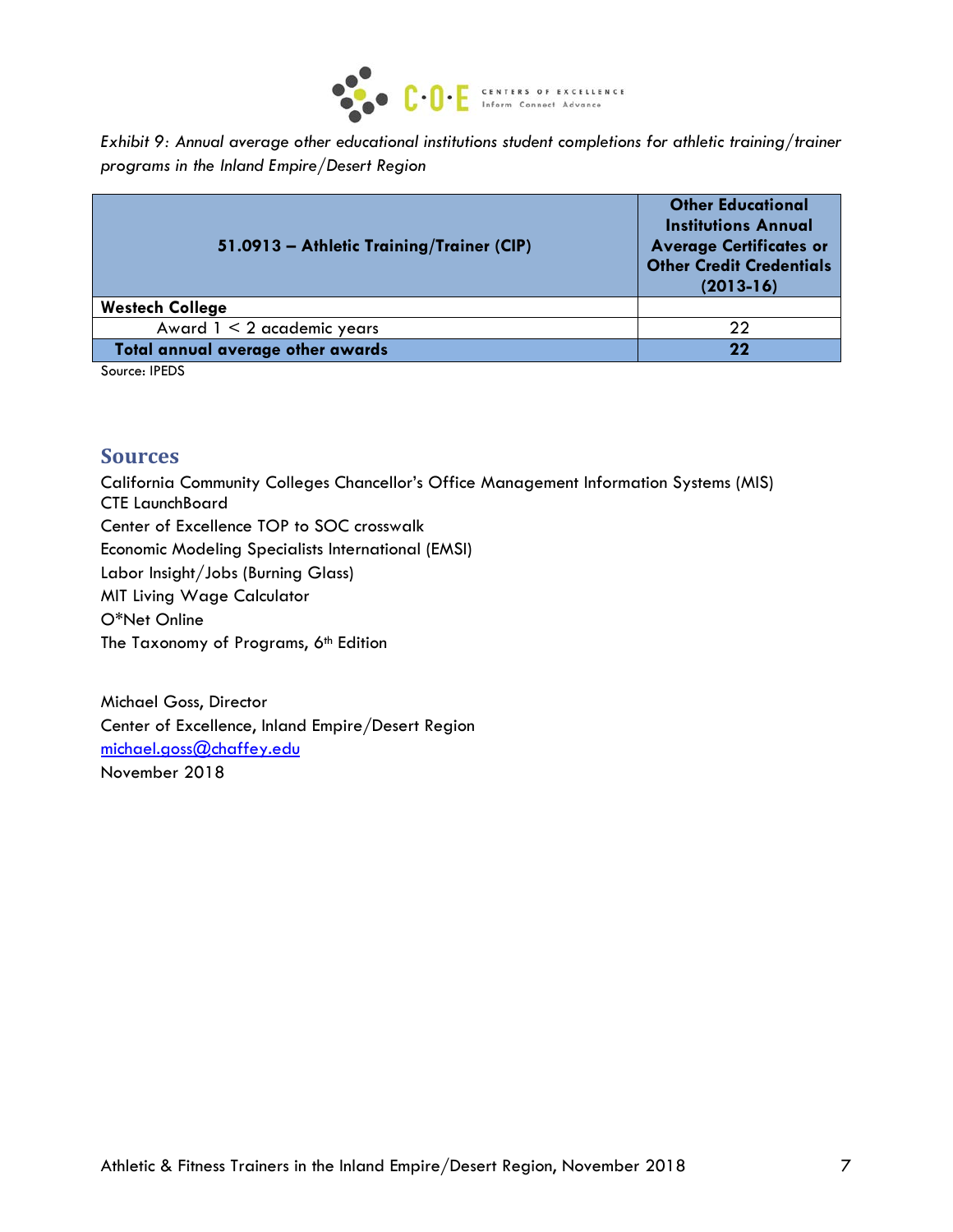

# **Appendix A: Occupation definitions, sample job titles, five-year projections, and earnings for athletic and fitness trainers occupations**

*Occupation Definitions (***SOC code),** *Education and Training Requirement, Community College Education Attainment*

#### **Athletic Trainers (SOC: 29-9091)**

Evaluate and advise individuals to assist recovery from or avoid athletic-related injuries or illnesses, or maintain peak physical fitness. May provide first aid or emergency care.

*Sample of reported job titles: Assistant Athletic Trainer, Athletic Instructor, Athletic Trainer, Certified Athletic Trainer, Clinical Instructor, Graduate Assistant Athletic Trainer, Head Athletic Trainer, Head Athletic Trainer/Strength Coach, Resident Athletic Trainer, Sports Medicine Coordinator*

*Entry-Level Educational Requirement: Bachelor's degree Training Requirement: None*

*Percentage of incumbent workers with a Community College Award or Some Postsecondary Coursework: 22%*

#### **Fitness Trainers and Aerobics Instructors (SOC: 39-9031)**

Instruct or coach groups or individuals in exercise activities. Demonstrate techniques and form, observe participants, and explain to them corrective measures necessary to improve their skills.

*Sample of reported job titles: Aerobics Instructor, Fitness Coordinator, Fitness Director, Fitness Instructor, Fitness Specialist, Fitness Trainer, Group Exercise Instructor, Group Fitness Instructor, Personal Trainer, Yoga Instructor*

*Entry-Level Educational Requirement: High school diploma or equivalent Training Requirement: Less than one-month on-the-job training Percentage of incumbent workers with a Community College Award or Some Postsecondary Coursework: 34%*